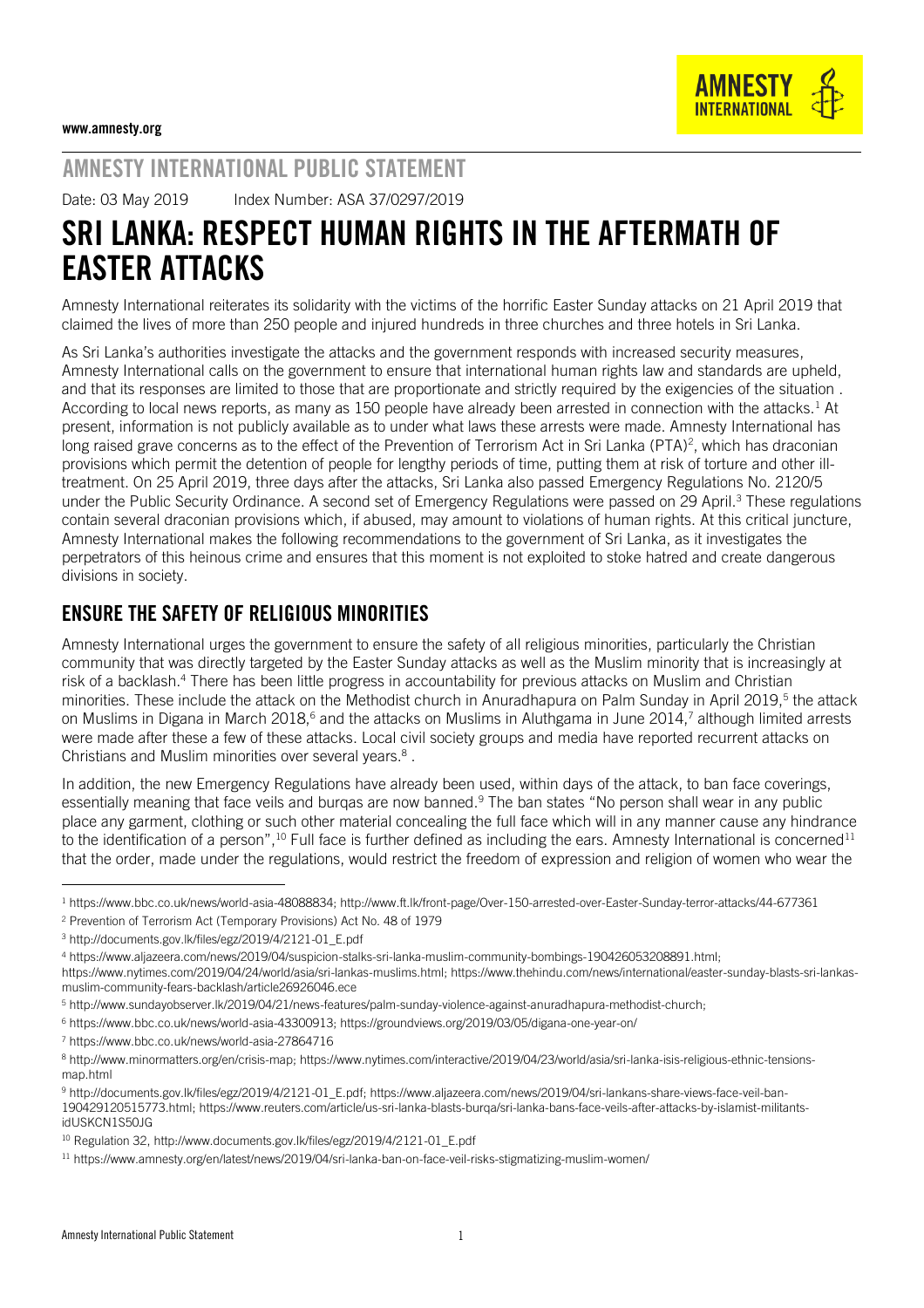covering as an expression of their identity and belief. The ban on face coverings is not directly necessary in order to investigate the attacks on Easter Sunday, and a need to heighten scrutiny of faces of persons could as easily be addressed by allowing for female police or security officers to request the face covering to be removed for the purposes of identification. Persons should only be asked to remove a veil or identify themselves if there are reasonable grounds to believe that they have, or are going to, commit a crime. A comprehensive ban on face coverings will restrict many women to their homes and deny them the right to express their belief and religion. It will also further entrench discrimination of Muslim women who express their religion and identity through the wearing of burka or niqab. We urge the government of Sri Lanka to repeal this amendment to the emergency regulations that may be subject to abuse and violate human rights standards.<sup>12</sup>

In this context, it is essential that the government actively protects the rights of religious and ethnic minorities, and ensures accountability for hard-line groups that have been responsible for earlier attacks on minorities. Following a claim of responsibility by the armed group calling itself the Islamic State and a local affiliate 'National Thowheed Jamath',<sup>13</sup> there are fears that Sri Lanka's community will be subject to a backlash. There have already been attacks on refugees from Muslim heterodox communities, including Pakistani Ahmadis and Afghan Hazaras.<sup>14</sup> It is important that Sri Lankan authorities provide religious minorities the protection they need, actively promote their rights, and directly confront those who advocate discrimination against them.

There are currently 1,600 refugees and asylum-seekers at heightened risk in Sri Lanka. They include Christians and Ahmadi Muslims from Pakistan, Shi'a Hazaras from Afghanistan and Iranian citizens. Following the Easter Sunday attacks, approximately 1200 individuals from this group faced reprisals from mobs for their perceived association with Islam. Forced to flee their accommodation near Negombo, where the attack on the St. Sebastian's Church took place on Easter Sunday, they have been desperately searching for safety, moving between temporary accommodation provided by UNHCR, police stations, places of worships and other sanctuaries provided to them by local NGOs and civil society activists. Every few days, they have been told to leave in the face of threats.

The refugees and asylum-seekers from Pakistan, Afghanistan and Iran are now languishing in limbo. The Sri Lankan government is not stepping in to provide them with security, shelter and basic necessities they need. More worryingly, there are fears that they will be forcibly deported to their countries from where they fled – a move that would violate the principle of *non-refoulement,* by putting them at risk of serious human rights violations and abuses. The Sri Lankan government has a responsibility to ensure their safety and access to basic necessities as well as relocation to safe houses until their applications are processed by the relevant refugee agencies. Amnesty International has called on the government of Sri Lanka to protect refugees and asylum seekers.<sup>15</sup>

## ENSURE THE RESPONSE TO THE ATTACKS IS NECESSARY AND PROPORTIONATE

As Sri Lanka investigates the perpetrators of this attack, it is essential that all measures taken, including restrictions placed on human rights, are limited strictly to exigencies of the situation. These measures must be necessary, proportional, time-bound, and directly related to the Easter Sunday attacks.

Amnesty International reminds the government of its commitment to repeal the Prevention of Terrorism Act in Resolution 30/1 and urges the government to respect this commitment and to fulfill it, resisting calls to retain this draconian piece of legislation. Any attempts to replace it with the draft Counter Terrorism Bill in its present form without serious amendments to bring it in line with international law, could further constitute a failure to meet international standards, putting rights at severe risk. <sup>16</sup> At this difficult time, we remind Sri Lanka of its international obligations, including the non-derogable provisions of the International Covenant on Civil and Political Rights such as the right to life and the absolute prohibition on torture. The emergency regulations that were passed last week are alarming in this context and must be repealed.

 $\overline{2}$ 



 $12$  Sri Lanka is a party to the International Covenant on Civil and Political Rights, article 19 of which safeguards the right to freedom of expression and article 18 which protects religious freedoms.

<sup>13</sup> <https://www.theguardian.com/world/live/2019/apr/23/sri-lanka-bombings-attacks-live-news>

<sup>14</sup> [https://www.washingtonpost.com/world/asia\\_pacific/sri-lanka-muslims-refugees-fear-backlash-from-easter-attack/2019/04/25/f7e44e7c-6747-11e9](https://www.washingtonpost.com/world/asia_pacific/sri-lanka-muslims-refugees-fear-backlash-from-easter-attack/2019/04/25/f7e44e7c-6747-11e9-a698-2a8f808c9cfb_story.html) [a698-2a8f808c9cfb\\_story.html;](https://www.washingtonpost.com/world/asia_pacific/sri-lanka-muslims-refugees-fear-backlash-from-easter-attack/2019/04/25/f7e44e7c-6747-11e9-a698-2a8f808c9cfb_story.html) [https://www.reuters.com/article/us-sri-lanka-blasts-muslim-refugees/muslims-flee-christians-grieve-in-sri-lankan-town](https://www.reuters.com/article/us-sri-lanka-blasts-muslim-refugees/muslims-flee-christians-grieve-in-sri-lankan-town-torn-by-violence-idUSKCN1S108P)[torn-by-violence-idUSKCN1S108P](https://www.reuters.com/article/us-sri-lanka-blasts-muslim-refugees/muslims-flee-christians-grieve-in-sri-lankan-town-torn-by-violence-idUSKCN1S108P)

<sup>15</sup> <https://www.amnesty.org/en/documents/asa37/0289/2019/en/>

<sup>16</sup> <https://www.amnesty.org/en/documents/asa37/9769/2019/en/>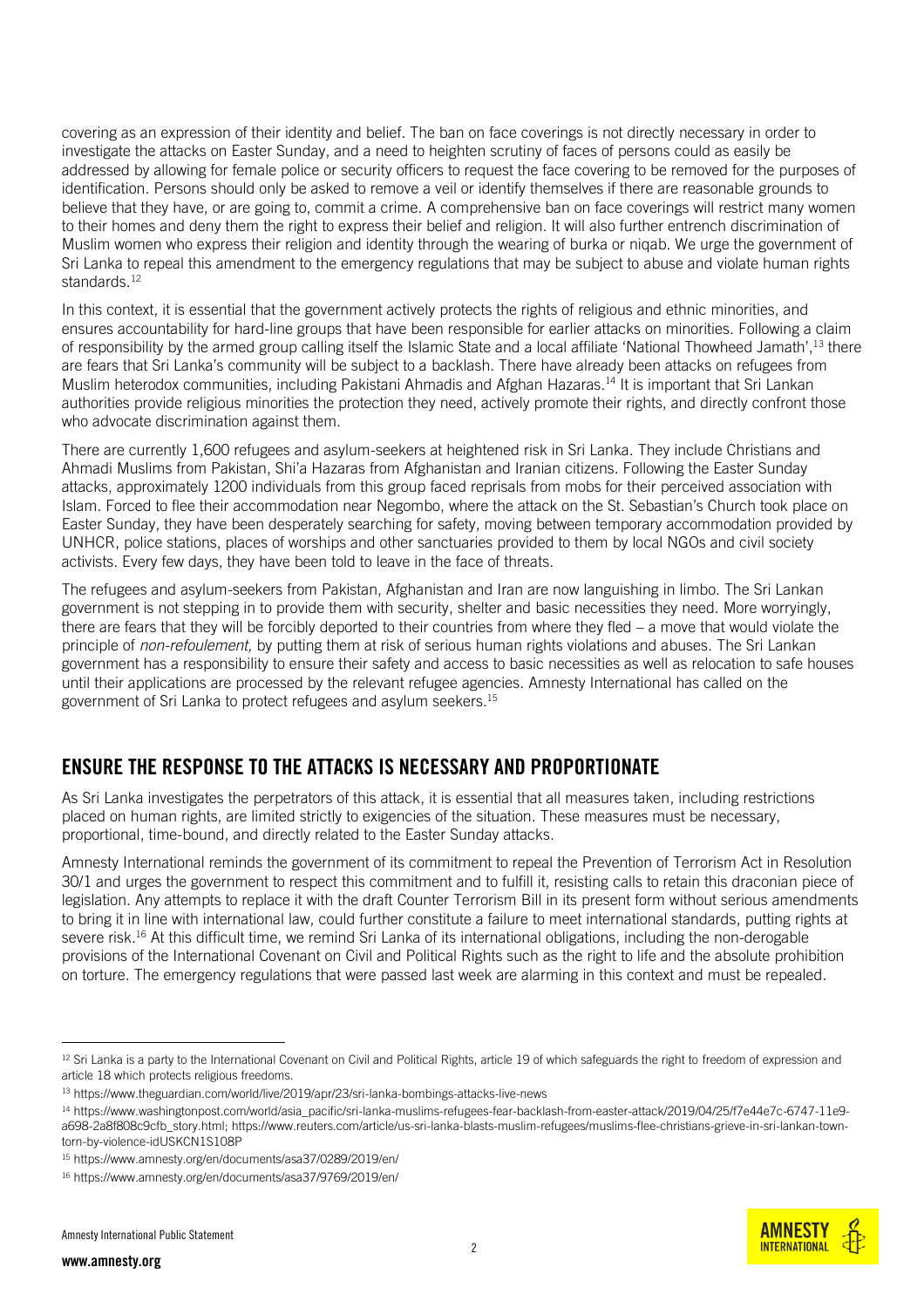# REPEAL THE DRACONIAN EMERGENCY REGULATIONS

Amnesty International notes that present laws in Sri Lanka, including the Public Security Ordinance No. 25 of 1947 as amended, provide ample powers to the government and law enforcement authorities to investigate and prosecute the alleged perpetrators of the Easter Sunday attacks and therefore brings into question the necessity of the Emergency Regulations passed on 24 April 2019. The following sections of the emergency regulations are of particular concern:

## DETENTION UPTO ONE YEAR

- Amnesty International is extremely alarmed by the contents of regulation 19 and regulation 20, which provide two separate regimes for arrest and detention of persons and seizure of property.
- Under regulation 19, a person may be detained for up to one year at the discretion of the Secretary of the Ministry of Defence. Regulation 21(1) states that detainees must be produced before a magistrate within a reasonable period of time, and no later than 30 days after the date of arrest, but that the magistrate cannot grant the detainee bail without the permission of the Attorney General.
- Such a detention order may be made as a preventative measure to prevent the person "from acting in any manner prejudicial to the national security or to the maintenance of public order, or to the maintenance of essential services; or (b) from acting in any manner contrary to any of the provisions of sub-paragraph (a) or subparagraph (b) of paragraph (2) of regulation 44 or regulation 25 of these regulations". Some of the offences in regulation 25 include offenses such as being part of an unlawful assembly, or "commits theft of any article in any premises which have been left vacant or unprotected or which have been damaged or destroyed". Detention for up to one year under these regulations, on the basis of allegations such as being part of an unlawful assembly, where several safeguards for prisoners and fair trial rights are suspended, would not meet the criteria of necessity and proportionality under international human rights law.
- In addition, for arrests under regulation 19, there is no requirement under the regulations for people to be detained in a prison established under the Prisons Ordinance (regulation 19(3)). According to the regulation, prisoners "shall be detained in such place as may be authorized by the Inspector-General of Police". Even where the prisoner is detained in a facility established under the Prisons Ordinance, under regulation 21(2) the Inspector-General of Police (IGP) can "direct that any provisions of the said Ordinance or any rules made thereunder which under the preceding provisions of this paragraph apply to such person, shall not apply or shall apply subject to such amendments or modifications as may be specified in such order".<sup>17</sup> In practice this means that safeguards provided by the prisons ordinance on ensuring the health and safety of prisoners for example, may be suspended by the IGP by a direction.
- On the other hand, for those persons arrested under Regulation 20, they must be handed over to the nearest police station within 24 hours but there is no specific mention of the place of detention, whether in designated prisons under the Prisons Ordinance or in other places of detention so authorized by the IGP. Detention of persons within designated prisons is a measure that safeguards against the risk of torture in custody. The lack of clarity on places of detention, in combination with provisions in reg. 19 to permit detention in places authorized by the IGP, raises the risk of torture.
- If a person has been arrested under regulation 19, while the person has a right to object in writing to the President, or to an Advisory Committee appointed by the President, there is no judicial oversight for up to 30 days. This lack of any kind of judicial appeal is in clear contravention of the right to liberty, as protected by Article 9 of the ICCPR, and in addition could lead to detainees being subject to torture. Where the Secretary of the Ministry of Defence has certified that the detainee is, or has been, a member of a proscribed organization under regulation 75, then the appeals to the advisory committee and the president set out in regulation 19(4)-(8) will also not apply to such detainees. Regulation 19(10) further states that an order made under this regulation shall not be called into question *in any court, on any grounds whatsoever* (our emphasis). Bail can be granted by a Magistrate only with the prior written approval of the Attorney-general, which also calls into question the effectiveness of judicial review.
- While regulation 19 states clearly that no person may be detained under the provision for more than one year, reg. 21(2) states that where a person is detained under reg. 19 'in a place authorized by the Inspector-General of Police', i.e. not in a designated prison, then such person can only be detained for a period of ninety days (90



<sup>17</sup> Regulation 21(2)(a)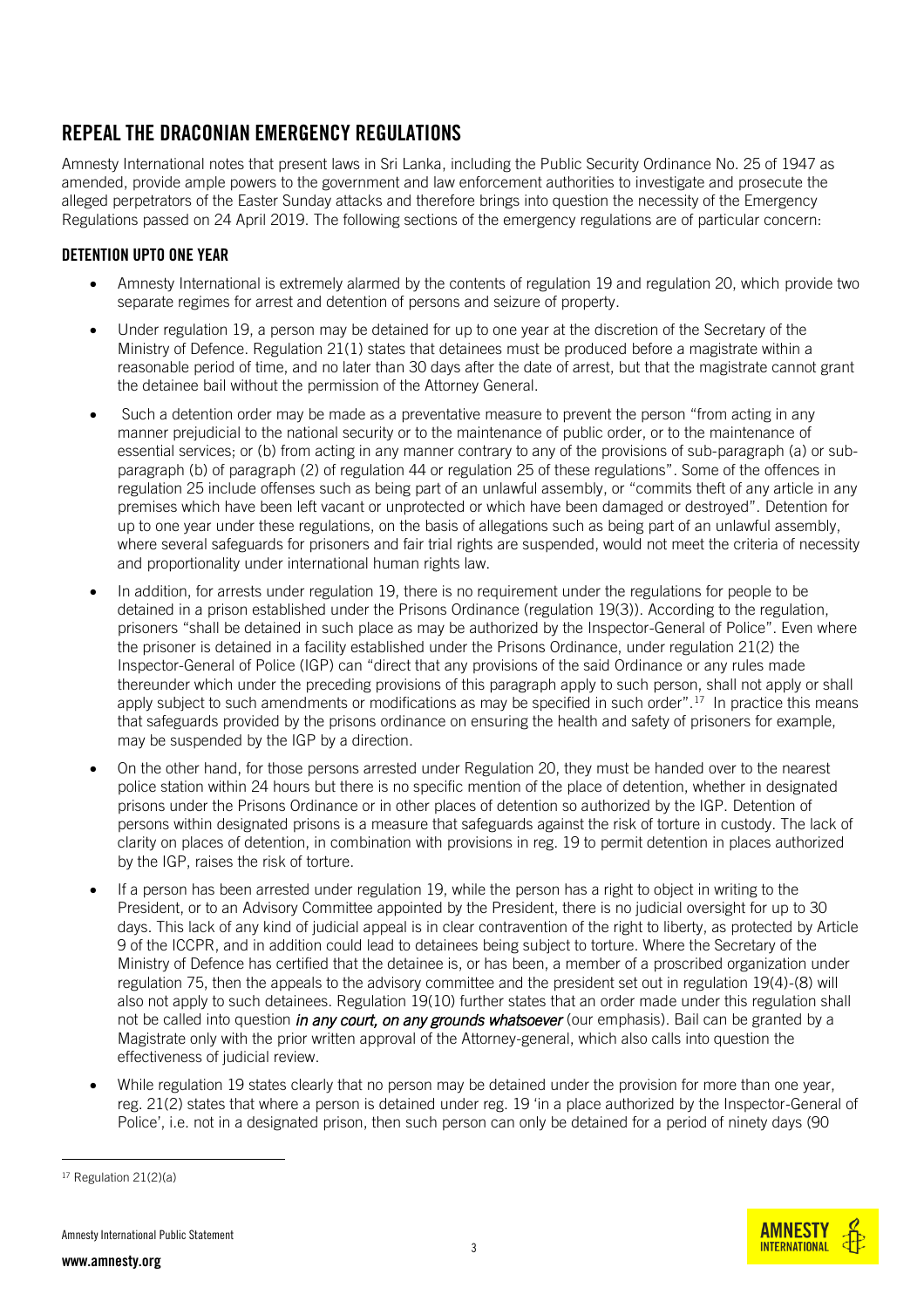days) from the date of his arrest, and thereafter shall be released. The exception is if s/he has been produced before a court before the expiry of that period. Where the person is held in a designated prison, then the provisions of the Prisons Ordinance applies to the person, as though s/he were a civil prisoner- even in this case the section on rights of visits, correspondence and part IX (on visits and correspondence) of the Ordinance would not apply. This raises the question whether, for persons who are detained in places that are not designated prisons under the Ordinance, the protection of the provisions of the Prisons Ordinance will not apply to them; an alarming prospect of two regimes of detainees being produced under this regulation, for some of whom the protections under of a civil prisoner will not apply. Even for those to whom the Prisons Ordinance applies, the IGP may suspend/modify the application of the Ordinance by an order. To add to the ambiguity of these two regulations, it is unclear how reg. 21(2) juxtaposes with the express provisions of reg.19 which states clearly that no detainee under the regulation may be held for more than one year, giving the impression that detention upto one year is permitted.

- The right of the person to legal counsel and to communicate with his family is also at the discretion of the IGPwhere s/he deems it expedient to do so, the IGP may "permit visits to, and the correspondence of, such person in such manner and at such time and place, as the Inspector-General of Police may from time to time direct". Under the present ordinary criminal law, legal counsel have the right to represent clients at the police station, subsequent to rules made under the Police Ordinance in 2012- Police (Appearances of Attorneys-at-Law at Police Stations) Rules, 2012. The right to counsel is a crucial protection not only so as to facilitate the accused's right to a fair trial, but also as a safeguard against torture. Provisions that limit access to legal counsel are a retrograde step for Sri Lanka, and a clear violation of international law and standards.<sup>18</sup>
- There are some safeguards, however, which are acknowledged. When an arrest is made under Regulation 20, arrests can be made by any members of police or armed forces, and where such an arrest is made, there is a requirement for the arrest to be reported to the Superintendent of Police or the commanding officer (as relevant) within 24 hours<sup>19</sup> and the person to be handed over to the police within 24 hours.<sup>20</sup> Under regulation 20(9) there is a requirement to inform relatives in writing of the fact of arrest, and if that is not possible, the information book at the police station must be updated to note the fact of arrest. On the other hand, the lack of judicial oversight at this stage may nullify these safeguards since the detainee continues to be in custody without access to a court of law for up to 30 days. Those who surrender to the police, however, have the right to be produced before a magistrate "forthwith" under regulation 22(2). For those arrested under Regulation 19, the safeguards under regulation 20 have not been expressly provided for, such as the right to an acknowledgement of arrest (reg.20(9)) and the right to be searched by a female officer, if the detainee is a female.
- Sri Lanka has a history of torture in custody, especially of those arrested under the Prevention of Terrorism Act.<sup>21</sup> The regulations, in their present form, violate the rights of detainees, including the right to a fair trial in terms of the ICCPR, and may be subject to abuse. Sri Lanka has clear obligations in international human rights law and standards to address conditions that enable torture and other cruel and degrading treatment or punishment.<sup>22</sup> Amnesty International urges the government to repeal the Emergency Regulations and rely on the ample provisions already available in the Penal Code and other ordinary laws of Sri Lanka, for arrest and detention of those suspected of carrying out criminal offenses. In May 2016, Juan Mendez, UN Special Rapporteur on torture and other cruel, inhuman and degrading treatment or punishment, after his visit to Sri Lanka noted that, "In cases where there is a real or perceived threat to national security there is a corresponding increase in acts of torture and ill-treatment during detention and interrogation in Terrorism Investigation Division (TID) facilities".<sup>23</sup> Amnesty International is deeply concerned that the present regulations may be subject to abuse in this context.



<sup>&</sup>lt;sup>18</sup> ICCPR Article 14, Human Rights Committee General Comment 32; para 34: "Article 14: Right to equality before courts and tribunals and to a fair trial."

<sup>19</sup> Regulation 20(8) of the regulations

<sup>20</sup> Regulation 20(2) of the regulations

 $^{21}$  Report of the Special Rapporteur on the promotion and protection of human rights while countering terrorism, 23 July 2018, [https://www.ohchr.org/Documents/Countries/LK/Sri\\_LankaReportJuly2018.PDF](https://www.ohchr.org/Documents/Countries/LK/Sri_LankaReportJuly2018.PDF) at p.8

<sup>&</sup>lt;sup>22</sup> Convention against Torture and Other Cruel, Inhuman or Degrading Treatment or Punishment, Article 2

<sup>23</sup> <https://www.ohchr.org/EN/NewsEvents/Pages/DisplayNews.aspx?NewsID=19943>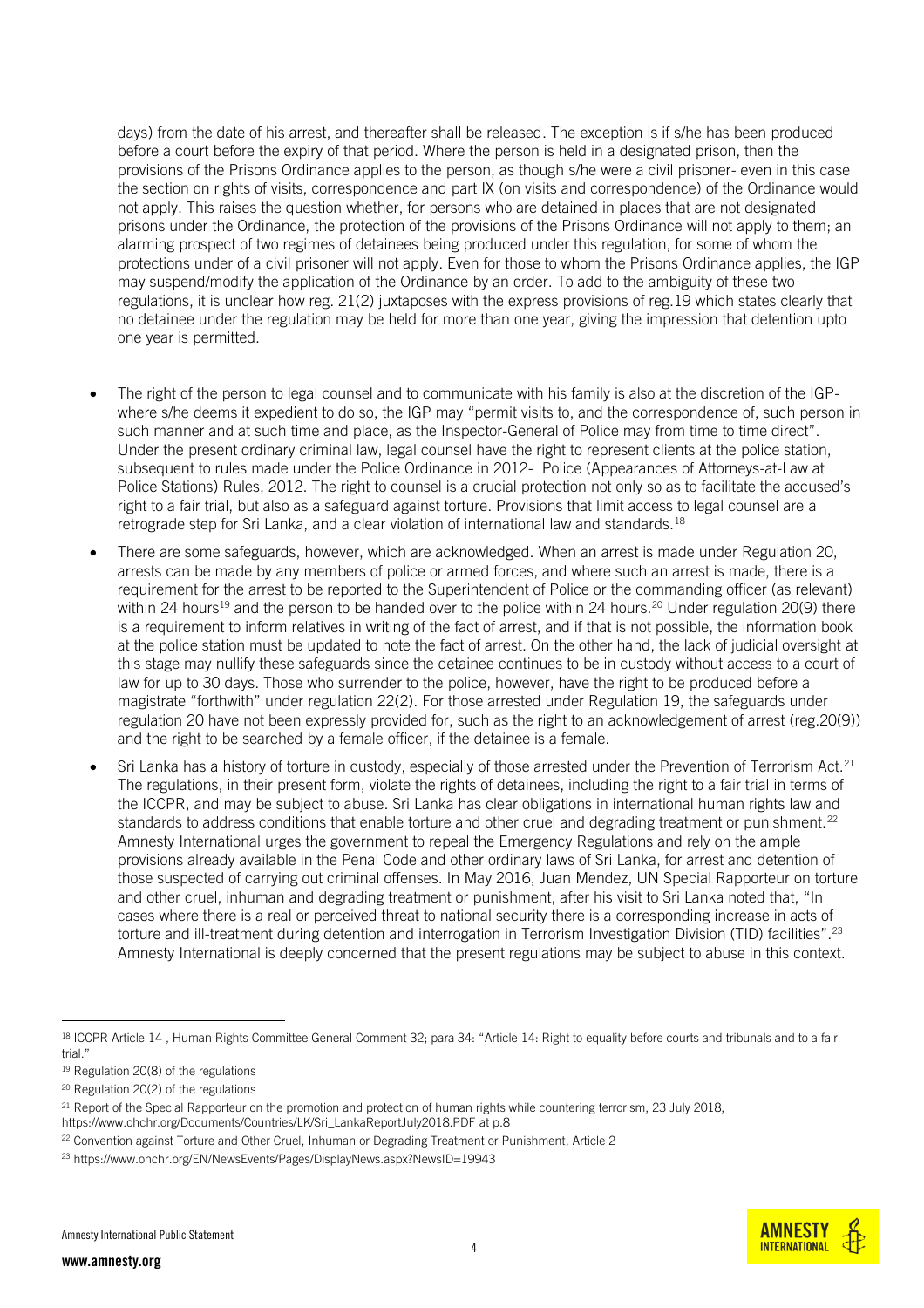## BROAD DEFINITION OF TERRORISM

 The definition of "terrorism" in regulation two of the regulations contains offences that are already criminalized under the Penal Code of Sri Lanka. By including offences such as "robbery", "extortion" or "theft of state property" for example, as terrorist offences, crimes that are already covered under ordinary criminal law become "terrorism offences" if they are committed with the intention of 'intimidating a population', "wrongfully or unlawfully compelling the government of Sri Lanka, or any other government, or an international organization, to do or to abstain from doing any act", 'preventing such government from functioning' or 'causing harm to the territorial integrity or sovereignty of Sri Lanka or any other sovereign country'. <sup>24</sup> The list of offences, which includes the vague and overbroad regulation of "or any other act", could very well be extended to apply to legitimate peaceful protests. The only exception is where the act is carried out "in good faith in the lawful excise of a fundamental right or in pursuance of, or to give effect to a lawful order given to him, in accordance with or give effect to a judicial order, shall not amount to terrorism under this regulation." This broad definition includes a risk that legitimate peaceful protest critiquing government action or inaction on a given issue, may be construed as an act of terrorism, and in other instances that charges will be brought under counter-terrorism powers that should properly be addressed by other criminal powers.

## BROAD POWERS OF REQUISITION

- The ability to requisition private property and to order private citizens to do work or carry out any service on behalf of the state is also alarming. Under regulation 8, if it is alleged that a building has been used for an offence under the regulations or under the PTA, "the Superintendent of Police of the area shall take possession of such building or premises and shall evict any person found therein or ordinarily resident therein and secure such premises from access to any unauthorized persons". An appeal to the High Court would also not immediately return the building to its owner – the regulation specifies that returns in this case can only take place two weeks after an application is made to the High Court. The broad discretion to seize buildings and private property therefore appears disproportionate to the task of preventing the offence of "terrorism" taking place. Similarly, any vehicle in Sri Lanka may be requisitioned by the President under regulation 9 if it is 'necessary or expedient' to do so in the 'interests of national security', preserving public order or 'maintaining supplies and services essential to the life of the community'.
- Regulation 10, which provides for the requisitioning of services of any person, is also overly broad and may impinge on personal liberty. The regulation permits the President "to require, any person to do any work or render any personal service in aid, or in connection with, national security or the maintenance of essential services". The penalty for non-compliance is that all property of such a person may be forfeited to the state. In addition, any alienation of property by that person *after the coming into effect of this regulation*, shall be deemed null and void, which can have severe consequences on an individual's right to refuse to carry out such work or service.
- Amnesty International is concerned that these broad powers of requisition do not meet the threshold of what may be necessary and proportionate, and therefore may it violate human rights protected by international human rights law, and, more particularly, the International Covenant on Civil and Political Rights (ICCPR).

#### ACCESS TO PUBLIC SPACES

- The regulations specifically provide broad discretionary powers to the "competent authority" to "prevent the entry of unauthorized persons into any area, place or premises wholly or mainly occupied or used for the maintenance of essential services,". The opinion of the competent authority is not subject to necessary and proportionate criteria in order to safeguard "national security, public order, public health or morals or the rights and freedoms of others"<sup>25</sup>. This could lead to the legitimate exercise of the right to peaceful assembly outside or in the vicinity of such premises being prevented under the regulations.
- In addition, the President may, under regulation 13, "prohibit the holding of public processions or public meetings, or of such public processions or meetings as may be specified in that order in any area in Sri Lanka" for a period of time that he specifies. Further, under regulation 13(2), he may give directions prohibiting the holding of a public procession or meeting if in his opinion it is likely "to cause a disturbance of public order or



<sup>&</sup>lt;sup>24</sup> Regulation 2, Emergency regulations

 $25$  Article 12(3), International Covenant on Civil and Political Rights (ICCPR)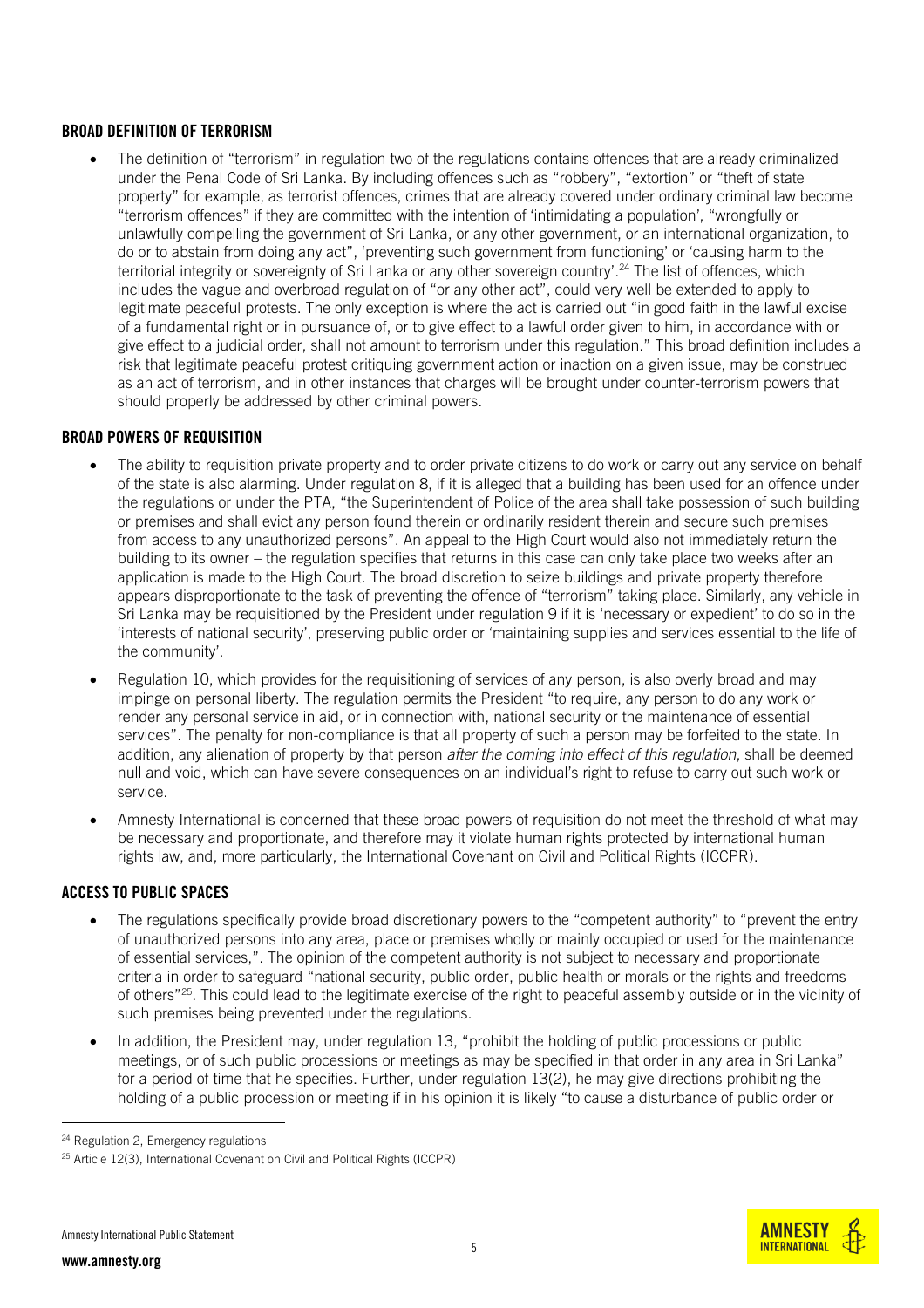promote disaffection". While public order is a basis on which the right to freedom of expression may be restricted in terms of the ICCPR<sup>26</sup>, the term "promote disaffection" is not defined in international law and is vague and may be subject to abuse. Amnesty International is concerned that this provision may be used to violate the legitimate exercise of the rights to freedom of expression and peaceful assembly.<sup>27</sup>

#### DISPROPORTIONATE RESTRICTIONS ON FREEDOM OF EXPRESSION AND MEDIA FREEDOM

- Amnesty International is concerned that regulation 15 could be abused to violate the right to freedom of expression, especially newspaper journalism. In terms of this regulation, if a publication transmits matters which are "prejudicial to the interests of national security or the preservation of public order or the maintenance of supplies and service essential to the life of the community or of matters inciting or encouraging persons to mutiny, riot or civil commotion, or to commit breach of any law for the time being in force", then broad powers to censure such publications have been given to the competent authority.
- In terms of this regulation, newspapers that publish "news reports, editorials, articles, letters to the editors, cartoons and comments" must be submitted or exhibited to the competent authority before publication. This alarming regulation is followed by heavy penalties for non-compliance. Penalties include a ban on further publication of a newspaper and the seizure of the printing press. Requiring a newspaper to submit or exhibit news articles to "a competent authority" before publication is censorship and a restriction of journalists' right to freedom of expression.

#### DANGEROUSLY BROAD ABILITY TO RESTRICT FREEDOM OF MOVEMENT

- Regulation 18 provides for extremely broad powers to prevent movement of persons and to take into custody passports, travel documents and even vague powers such as "prohibiting or restricting the possession or use by that person of any specified articles". These powers may be exercised by the Secretary to the Ministry of Defence, with few restrictions. If, in the opinion of the secretary, a person must be prevented from committing an offence specified in the regulation such as becoming a member of an unlawful assembly for example, s/he can order that the person must notify his movements to a given authority, or even prohibit the person from leaving or entering a residence or order him to hand over his passport or other travel documents. The actions that can be prevented are offenses listed in regulation 25, reg. 44(2) (a) or (b), or reg. 75. The offenses listed in these provisions range from unlawful assembly, to theft of any article in an abandoned property, to compelling someone to depart from employment in the case of essential services. The wide range of offenses to which these powers to restrict movement apply, is a cause of concern, since the powers depend on the opinion of the Secretary to the Ministry of Defense.
- Regulation 18 also appears to disproportionately target journalists or those who influence public opinion, with reference to restrictions on persons "in respect of his employment or business, in respect of his association or communication with other persons and in respect of his activities in relation to the dissemination of news or the propagation of opinions". Under this regulation, people can be arbitrarily placed under house arrest.
- Regulation 33 includes the criminalization of information in extremely vague terms, including "any matter likely, directly or indirectly to create communal tension". This provision could be abused to restrict the right to freedom of expression in both the mainstream media and social media.
- The possession of "subversive literature" is also criminalized by regulation 37. There is no clear definition of what is meant by "subversive literature" and reference to material that "arouse, encourage or promote feelings or hatred or contempt to the Government" could include materials that refer to legitimate criticism of the government by civil society. Further, this provision refers to materials which call for the "overthrow of the government" without the proviso seen in previous regulations of "except by legitimate means". Therefore, advocating for a change of government by lawful means for example could amount to a violation of this provision. The burden of proving that the person had lawful authority or reasonable excuse to possess such literature, lies on the person so accused.

j



<sup>26</sup> Article 19 (2), ICCPR

 $^{27}$  Sri Lanka is a party to the International Covenant on Civil and Political Rights, article 19 of which safeguards the right to freedom of expression and article 21 of which protects the right to freedom of peaceful assembly.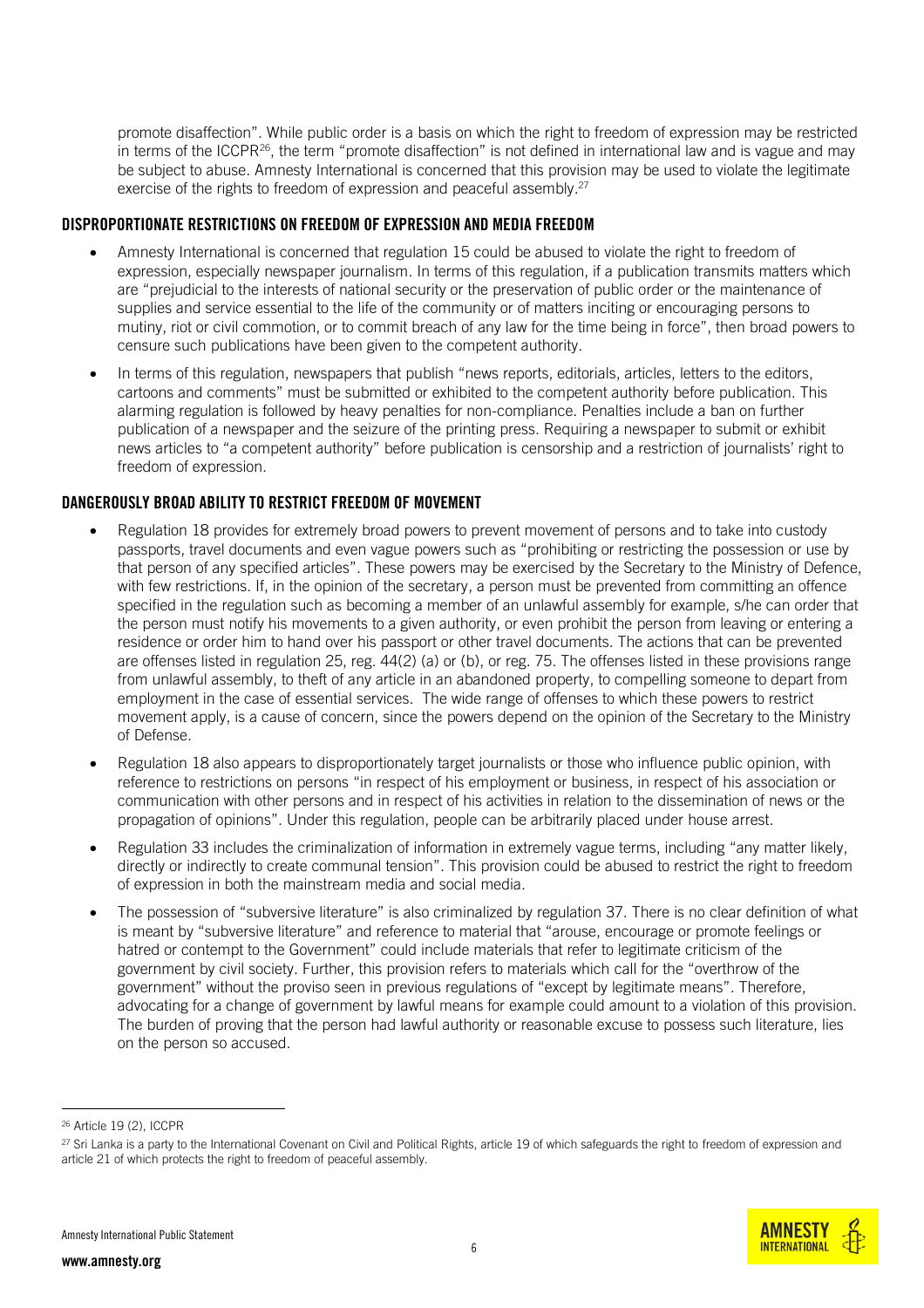#### OVER-BROAD SET OF OFFENSES

- The regulations in regulation 25 set out a series of offences, some of which do not appear to have direct relevance to the offences which this regulation appears to aim to prevent. For example, unlawful assembly, or theft, or destruction of abandoned property. These offences further carry the death penalty, in violation of the restriction set out under international law to limit the use of this punishment, pending its full abolition, to the "most serious crimes", meaning intentional killing.
- In addition, regulation 43 makes it an offence in terms of these regulations to intimidate a person, not just physically but even economically. Intimidate is a to "cause in the mind of a person a reasonable apprehension of injury"; and injury is defined to include 'injury to a person in respect of his business, occupation, employment or other source of income, and includes any actionable wrong'.
- In terms of regulation 45, being in possession of or printing a death threat or "which is reasonably capable of being construed as a threat of death or bodily harm to any other person" or even by threat of death or bodily harm to "to resign from any office held by such other person in such political party or trade union or to resign from any office held by such other person or to join any political party", would be an offence which carries the death penalty. The death penalty for this offence is mandatory, in violation of international law and standards.
- In addition, in terms of regulation 44, anyone who strikes or joins an organized action in an essential service, not only faces termination of employment, but also forfeiture of their property. According to regulation 44(6), if a person is convicted of an offence under this regulation "(a) all property, movable or immovable, of that person shall by virtue of such conviction be deemed to be forfeited to the Republic; and (b) any alienation or other disposal of such property effected by such property of effected by such person after the date of the coming into force of these regulations shall be deemed to have been and to be null and void."
- Amnesty International urges the government of Sri Lanka to repeal the Emergency Regulations. Many of the crimes in the regulations are already criminal offences under the ordinary criminal law, and therefore do not warrant special emergency regulations for their proscription.

#### PENALTIES INCLUDE DEATH PENALTY

- Amnesty International is deeply concerned that the emergency regulations prescribes the death penalty for a variety of offences including being a member of an unlawful assembly, theft of property or doing any act which causes destruction of property. Sri Lanka has not executed any person for more than four decades. Introducing the death penalty for crimes under these regulations should be repealed immediately. Some of these offences are not directly related to "terrorism", even as it is broadly defined in this regulation, and include non-lethal offences which do not meet the threshold of the "most serious crimes" under international law. In addition, the regulation contains disproportionate punishments such as five to 10 years' imprisonment, for promoting, advising, supporting, or assisting a proscribed organization. What acts would amount to "showing support" is also vague and may be subject to abuse.
- Regulation 40 also sets out the death penalty for offences such as the possession of firearms, or for as little as possession of "any inflammable, corrosive or volatile substance". This definition could apply to wide variety of substances, and prescribing the death penalty for the offence would not meet requirements on the use of this punishment as set out under international law and standards.

## POLICE POWERS UNDER THE REGIU ATIONS

- The regulations permit the military and any other person authorized by the President to exercise police powers under regulation 56.
- The consequences of regulation 56 can be seen when one considers regulation 58. Under this, "any police" officer of a rank not below that of Deputy Inspector General of Police or any other officer or person authorized by in that behalf", may take possession of, bury or cremate *any dead body* (our emphasis). A police officer can also determine who is permitted to be present at the disposal of a dead body; being present without permission also constitutes an offence under the regulations. The only safeguard to abuse of regulation 58(1), is in regulation 58(2) where such possession, burial or cremation must comply with other provisions of the regulations, and must also comply with "any other written law relating to the inquest of death or to burial or cremation". Regulation 58(3) also states that where if a death has occurred in custody, the Deputy Inspector General in charge or the Commanding Officer in the case if the military, must report the facts relating to the death to the IGP or the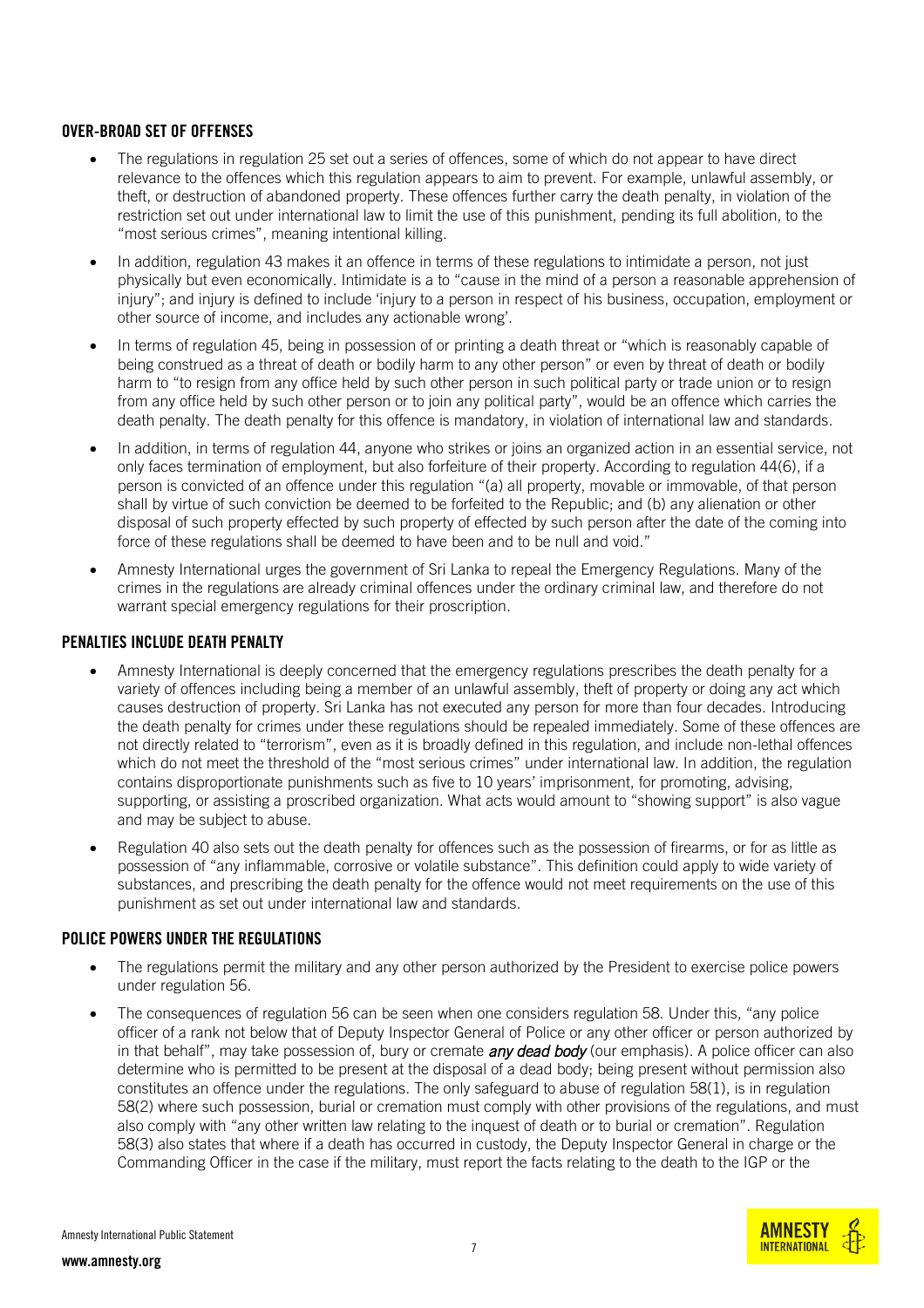nearest Deputy IGP. Regulation 59 sets out a procedure for investigation of such deaths, and reg. 60 for a magistrate to direct the relevant medical authorities to conduct a post mortem and then direct for the body to be buried or cremated. This latter post mortem is where, under reg. 57, a police officer or member of the armed forces 'causes the death of any person' and the Magistrate receives a report of such facts from the IGP.

 Even in the case of burial of those who have died in custody, the Deputy Inspector General of Police has wideranging powers not only to determine on what conditions to hand over the body to relatives but also to determine whether "in the interest of national security or for the maintenance or preservation of public order, authorize the taking possession of and effecting the burial or cremation of the dead body in accordance with such steps as he may deem necessary in the circumstances"

#### ADMISSABILITY OF STATEMENTS MADE IN CUSTODY

- In addition, in terms of regulation 67, a statement made to a police officer not below the rank of an Assistant Superintendent of Police may be used against an accused in a trial. The regulation states "…a statement made by such a person whether or not it amounts to a confession and whether or not such person was in the custody of a police officer at the time the statement was made and whether or not such statement was made in the immediate presence of a Magistrate may be proved against such person…". This opens up the possibility for such statements to be extracted under torture or other cruel and degrading treatment, even though the regulation later provides that such a statement must be made to a officer above the rank of an Assistant Superintendent of Police (ASP).
- The burden of disproving the statement also appears to lie with the accused- such a statement 'may be proved against such person'. Amnesty International is concerned that this regulation may be subject to abuse and may result in statements extracted under torture being admitted before a court of law. This is compounded by the power given to the authorities to prevent a detainee from accessing their legal counsel. The regulation leads to serious concerns for the guarantee of a right to a fair trial.
- Regulation 67 also specifically suspends the application of safeguards contained in sections 25, 26 and 30 of the Evidence Ordinance to statements made by accused to police under these regulations (regulation 67(4)). These sections in the Evidence Ordinance prevent statements made to a police officer being proved against the accused, unless it is made in the presence of a magistrate. By suspending their application, the regulations essentially allow police powers to be abused, and extraction of confessions under torture may take place. Such statements can also be used against other persons, for joint offenses, if the statement is materially corroborated by other evidence. 28
- The applicability of section 110 of the Criminal Procedure Code<sup>29</sup> to such evidence specified under reg. 67 has also been suspended in the regulations.<sup>30</sup> Section 110 carries several safeguards; when a witness is examined by a police officer or inquirer, that the statement be recorded in writing in full, that it be shown or read out to the person, or if s/he does not understand the language in which it is written, that it be interpreted to him. Under these regulations a statement may be proved against a person, notwithstanding the safeguards in section 110 of the Criminal Procedure Code not having been guaranteed. 31
- Junior officers in the armed forces and police are also empowered with broad powers to order persons to remove themselves from the vicinity of a "public road, railway, public park, public recreation ground or other public ground, seashore, or in or about, or in the vicinity of, the premises of any public building or Government Department". By giving the discretion to junior officers, the regulations risk violation of the right to peaceful assembly. Refusal to comply with such an order under section 71 could result in the person being removed using force, arrested or confined.
- Furthermore, any police officer or officer authorized by the commanders of the armed forces can question persons who are arrested under these regulations. For this purpose, they are permitted to take the person into temporary custody, for up to seven days, which poses a grave risk of torture in custody, where persons may be



<sup>28</sup> Regulation 67(2)

<sup>29</sup> Code of Criminal Procedure, No, 15 of 1979, section 110

<sup>30</sup> Regulation 67(5)

<sup>&</sup>lt;sup>31</sup> Regulation 67(5)